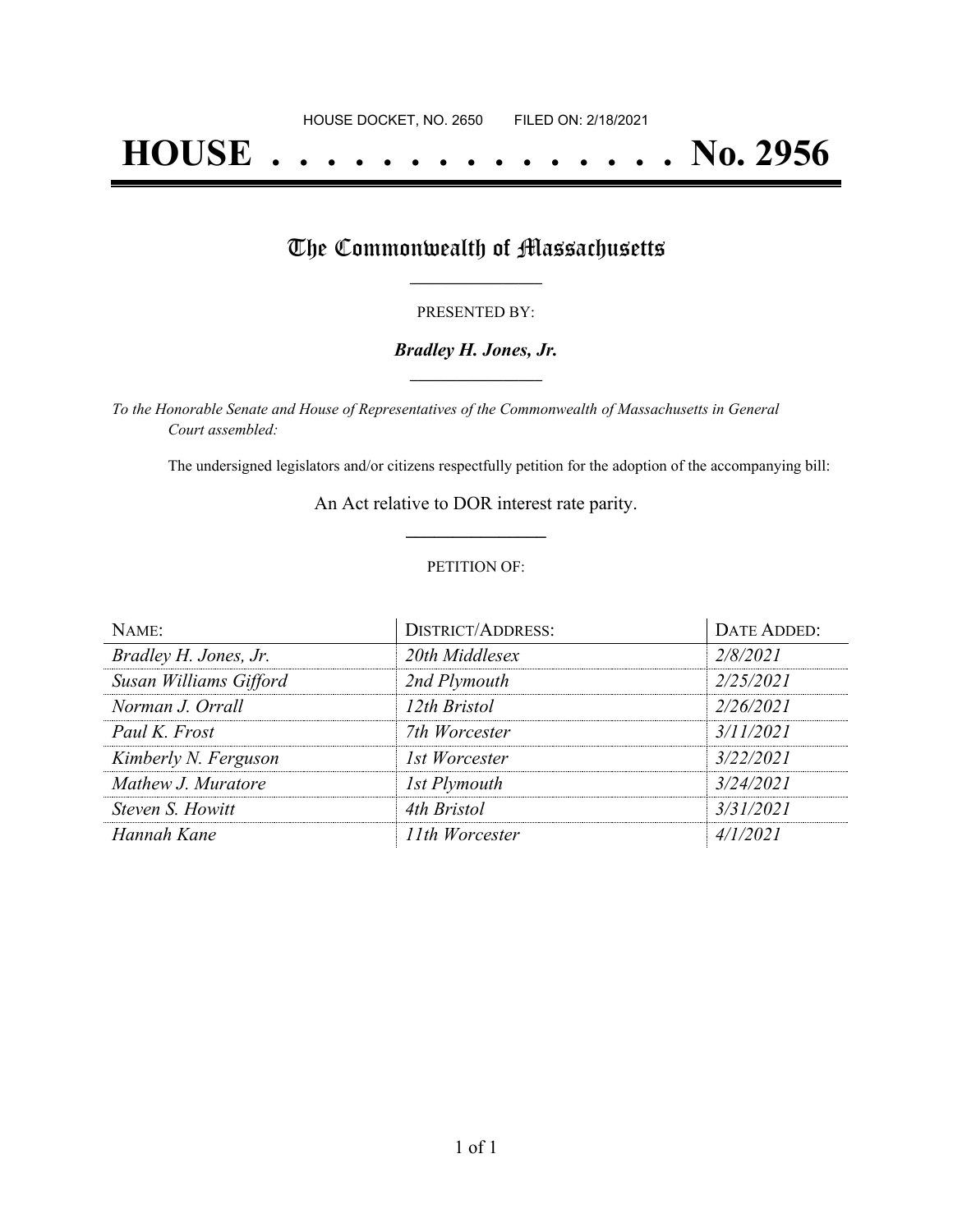## **HOUSE . . . . . . . . . . . . . . . No. 2956**

By Mr. Jones of North Reading, a petition (accompanied by bill, House, No. 2956) of Bradley H. Jones, Jr. and others relative to the calculation of interest rates for refunds by the Department of Revenue. Revenue.

### The Commonwealth of Massachusetts

**In the One Hundred and Ninety-Second General Court (2021-2022) \_\_\_\_\_\_\_\_\_\_\_\_\_\_\_**

**\_\_\_\_\_\_\_\_\_\_\_\_\_\_\_**

An Act relative to DOR interest rate parity.

Be it enacted by the Senate and House of Representatives in General Court assembled, and by the authority *of the same, as follows:*

| $\mathbf{1}$ | SECTION 1. Section 37 of chapter 62C of the General Laws, as appearing in the 2018                   |
|--------------|------------------------------------------------------------------------------------------------------|
| 2            | Official Edition, is hereby amended by striking out the last sentence of the second paragraph.       |
| 3            | SECTION 2. Section 40 of said chapter 62C, as so appearing, is hereby amended by                     |
| 4            | striking out paragraph (a) and inserting in place thereof the following paragraph:-                  |
| 5            | (a) If any refund of any tax, interest or penalties is made pursuant to sections thirty,             |
| 6            | thirty-one A, thirty-six, thirty-six A, thirty-seven or thirty-nine of this chapter, or sections     |
| $\tau$       | twenty-seven or twenty-seven A of chapter sixty-five, or section six of chapter sixty-five A, the    |
| 8            | state treasurer shall repay to the taxpayer the amount of such refund with interest thereon at the   |
| 9            | rate established under subsection (a) of section 32 of this chapter, except as hereinafter provided, |
| 10           | from the date of overpayment to a date, to be determined by the commissioner, preceding the          |
| 11           | date of the refund check by not more than thirty days, whether or not such refund check is           |
| 12           | accepted by the taxpayer after tender of such to the taxpayer. The acceptance of such check shall    |
|              |                                                                                                      |